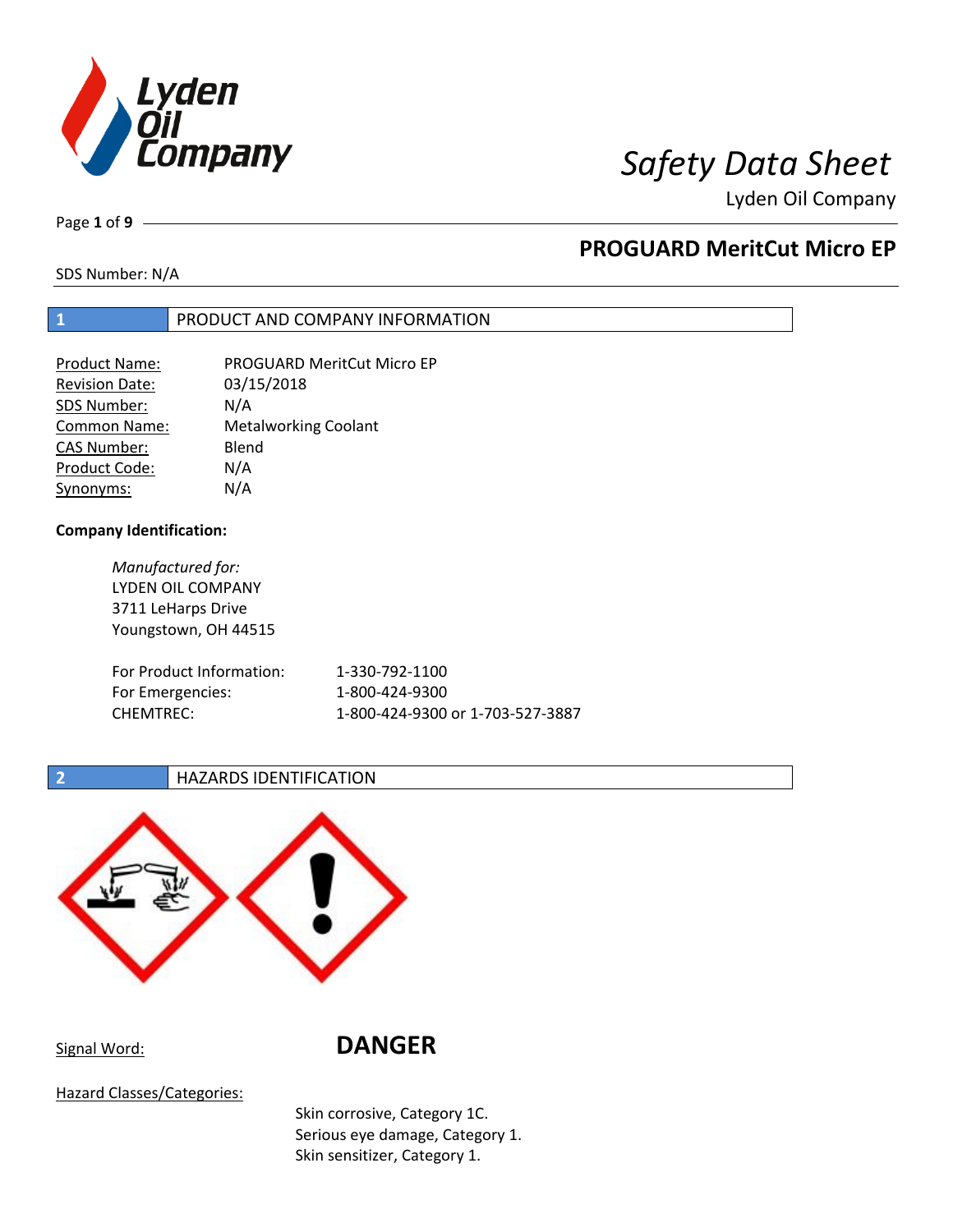

| Page 2 of 9 -              |                                                                       |
|----------------------------|-----------------------------------------------------------------------|
|                            | <b>PROGUARD MeritCut Micro EP</b>                                     |
| SDS Number: N/A            |                                                                       |
| Hazard Statement(s):       |                                                                       |
|                            | H314: Causes severe skin burns and eye damage.                        |
|                            | H317: May cause an allergic skin reaction.                            |
|                            | H318: Causes serious eye damage.                                      |
| Precaution Statement(s):   |                                                                       |
|                            | P101: If medical advice is needed, have product container or label at |
|                            | hand.                                                                 |
|                            | P102: Keep out of reach of children.                                  |
|                            | P103: Read label before use.                                          |
|                            | P260: Do not breathe dust/fume/gas/mist/vapors/spray.                 |
|                            | P264: Wash thoroughly after handling.                                 |
|                            | P272: Contaminated work clothing should not be allowed out of the     |
|                            | workplace.                                                            |
|                            | P280: Wear protective gloves/ protective clothing/ eye protection.    |
|                            | P301 + P310: IF SWALLOWED: Immediately call a POISON CENTER or        |
|                            | doctor/physician.                                                     |
|                            | P301+P330+P331: IF SWALLOWED: Rinse mouth. Do NOT induce              |
|                            | vomiting.                                                             |
|                            | P302 + P352: IF ON SKIN, wash with soap and water.                    |
|                            | P303+P361+P353: IF ON SKIN (Or hair): Remove/Take off immediately     |
|                            | all contaminated clothing. Rinse skin with water/shower.              |
|                            | P304+P340: IF INHALED: Remove victim to fresh air and keep at rest    |
|                            | in a position comfortable for breathing.                              |
|                            | P305 + P351 + P338: IF IN EYES: Rinse cautiously with water for       |
|                            | several minutes. Remove contact lenses, if present and easy to do.    |
|                            | Continue rinsing.                                                     |
|                            | P333 + P313: If skin irritation or rash occurs, get medical           |
|                            | advice/attention.                                                     |
|                            | P363: Wash contaminated clothing before reuse.                        |
| Other Hazard Statement(s): |                                                                       |
|                            | -NFPA Ratings:                                                        |
|                            | Health = $2$                                                          |
|                            | $Fire = 0$                                                            |
|                            | Reactivity = $0$                                                      |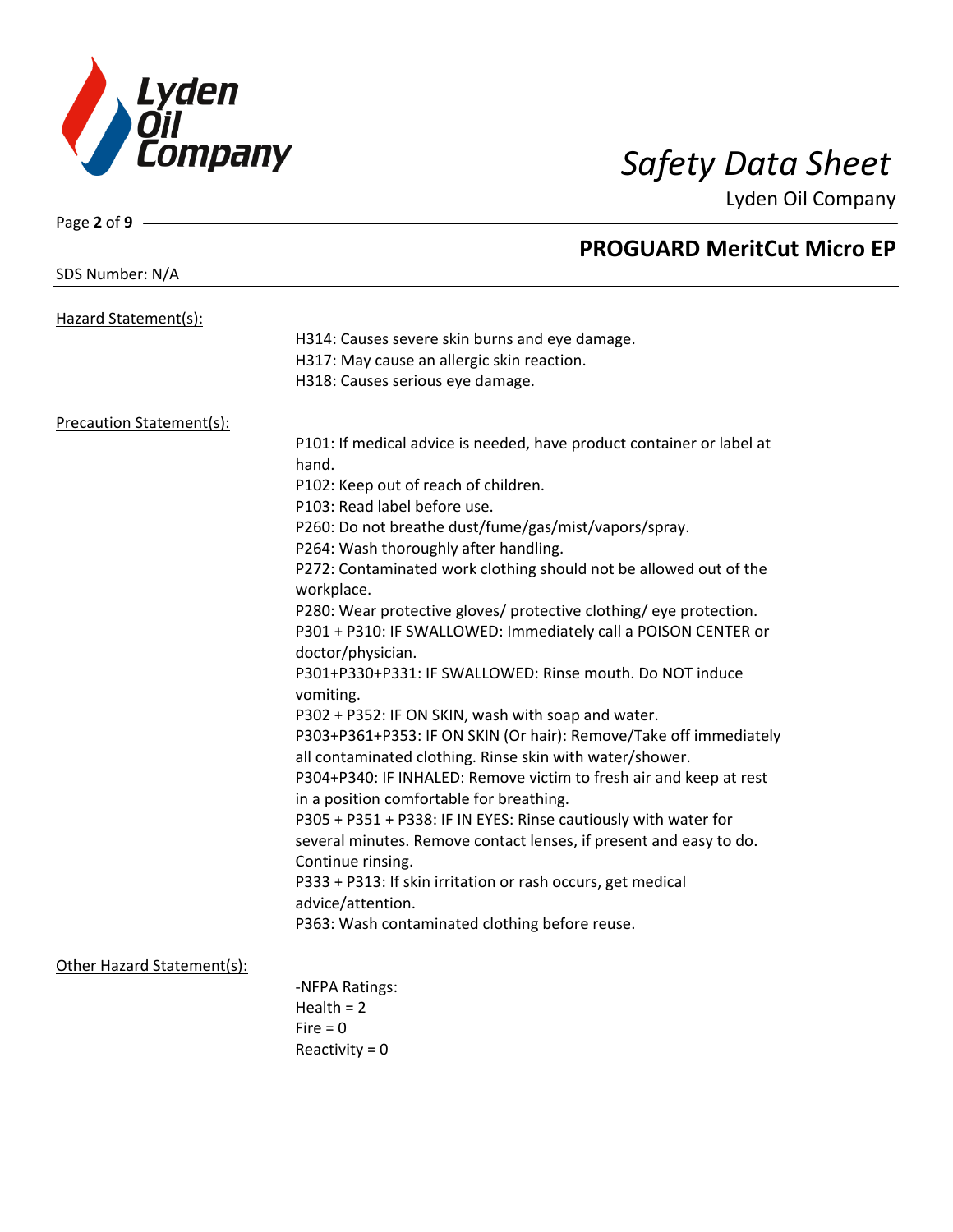

Page **3** of **9**

## **PROGUARD MeritCut Micro EP**

SDS Number: N/A

### **3** COMPOSITION / INFORMATION ON INGREDIENTS

Ingredients:

*Mixture of the substances listed below with nonhazardous additions.*

| <b>Chemical Name</b>       | <b>CAS Number</b> | Percentage  |
|----------------------------|-------------------|-------------|
| Butylaminoethanol          | 111-75-1          | Proprietary |
| 1,2-Benzisothiazolin-3-one | 2634-33-5         | Proprietary |
| Triethanolamine            | 102-71-6          | Proprietary |
| Base oil                   | 64742-52-5        | Proprietary |

*\*Any concentration shown as a range is to protect confidentiality or is due to batch variation.*

| <b>FIRST AID MEASURES</b><br><b>FIDCT AID A</b> |
|-------------------------------------------------|
|                                                 |

### Description of First Aid Measures:

| Inhalation:   | Move to fresh air and keep at rest in a position comfortable for<br>breathing. If breathing difficulty occurs or persists seek medical<br>attention. If not breathing give artificial respiration and seek<br>immediate medical attention. |
|---------------|--------------------------------------------------------------------------------------------------------------------------------------------------------------------------------------------------------------------------------------------|
| Skin Contact: | Immediately flush exposed skin with water for at least 15 minutes<br>while removing contaminated clothing and/or shoes. Thoroughly<br>wash with soap and water. Seek medical attention if irritation<br>develops or persists.              |
| Eye Contact:  | Immediately flush eyes with water for at least 15 minutes, lifting the<br>upper and lower eyelids intermittently. Check for and remove any<br>contact lenses if easy to do. Seek immediate medical attention.                              |
| Ingestion:    | Rinse mouth with water. Do not induce vomiting. Seek medical<br>attention if symptoms develop.                                                                                                                                             |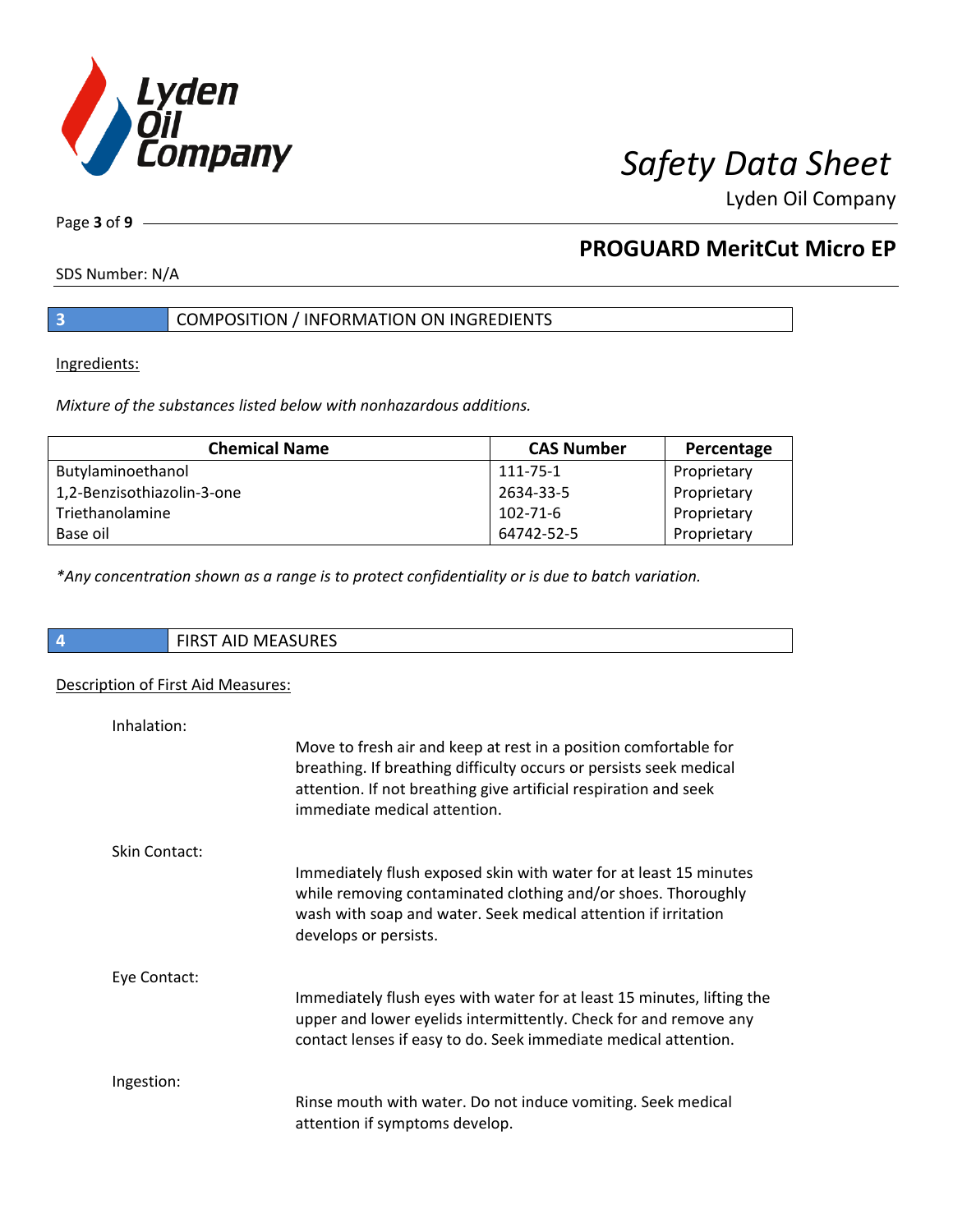

**PROGUARD MeritCut Micro EP**

Lyden Oil Company

SDS Number: N/A

Page **4** of **9**

| Symptoms and Effects, both acute and delayed: | No further relevent data available.                                                                                                                                                               |
|-----------------------------------------------|---------------------------------------------------------------------------------------------------------------------------------------------------------------------------------------------------|
| <b>Recommended Actions:</b>                   | Treat symptomatically. Call a doctor or poison<br>control center for guidance.                                                                                                                    |
| 5<br><b>FIRE FIGHTING MEASURES</b>            |                                                                                                                                                                                                   |
| Recommended Fire-Extinguishing Equipment:     | Use dry powder, foam, or carbon dioxide fire<br>extinguishers. Water may be ineffective in fighting<br>an oil fire unless used by experienced fire fighters.                                      |
| Possible Hazards During a Fire:               | Hazardous combustion products may include: A<br>complex mixture of airborne solid and liquid<br>particulates and gases (smoke). Carbon monoxide.<br>Unidentified organic and inorganic compounds. |
| <b>Recommendations to Firefighters:</b>       | Proper protective equipment including breathing                                                                                                                                                   |

apparatus.

## **6** ACCIDENTAL RELEASE MEASURES

| <b>Personal Precautions:</b> |                                                                                   |
|------------------------------|-----------------------------------------------------------------------------------|
|                              | Avoid eye contact. Avoid repeated or prolonged                                    |
|                              | skin contact.                                                                     |
|                              | Personal protective equipment must be worn.                                       |
|                              | Avoid contact with skin, eyes or clothing.                                        |
| <b>Emergency Procedures:</b> |                                                                                   |
|                              | Contain spilled material, collect in suitable and<br>properly labeled containers. |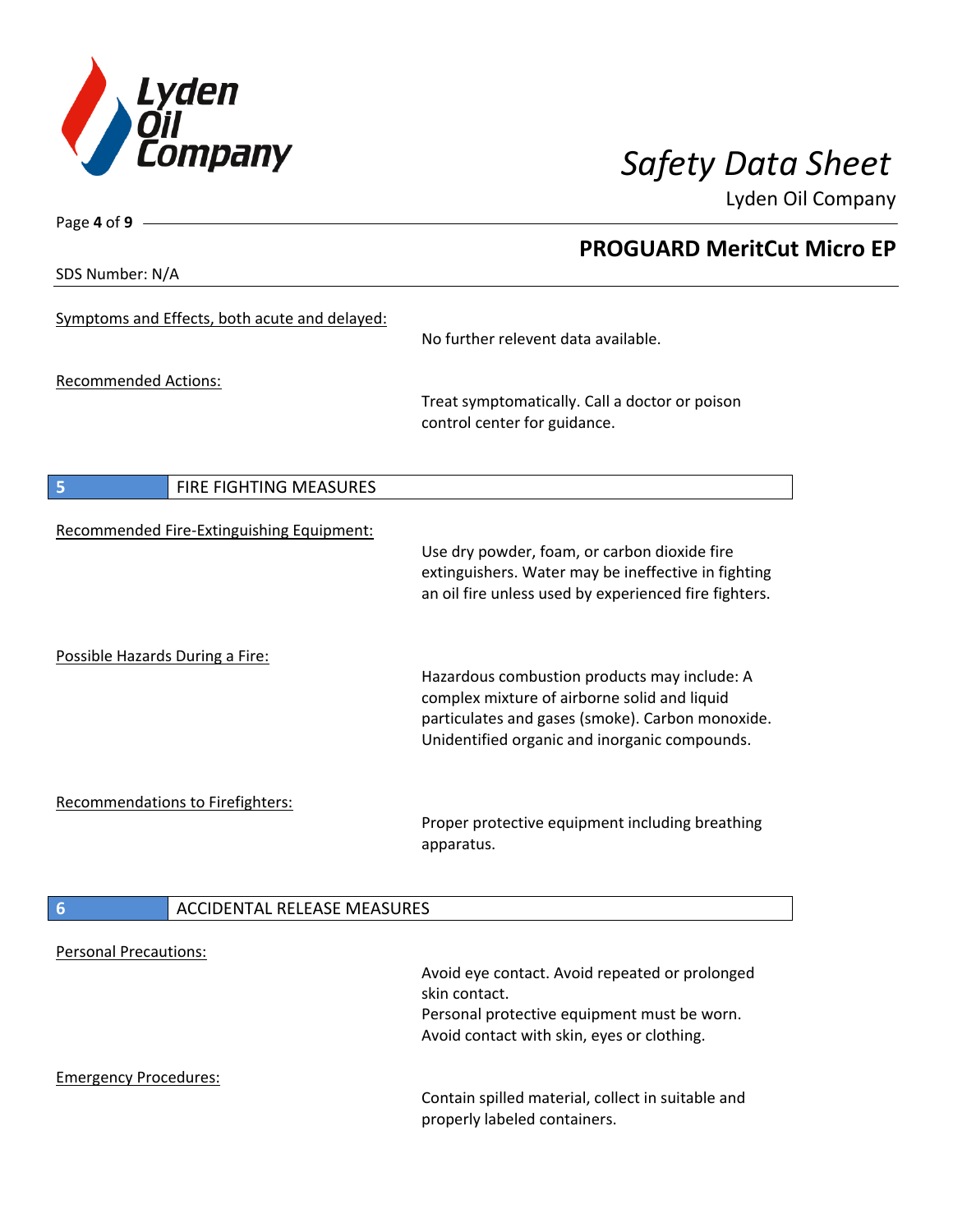

| Page 5 of 9 $-$                   |                                                |                                                        |
|-----------------------------------|------------------------------------------------|--------------------------------------------------------|
|                                   |                                                | <b>PROGUARD MeritCut Micro EP</b>                      |
| SDS Number: N/A                   |                                                |                                                        |
| <b>Environmental Precautions:</b> |                                                |                                                        |
|                                   |                                                | Do not allow to reach sewage system or any water       |
|                                   |                                                | course.                                                |
|                                   |                                                | Do not allow to enter ground waters.                   |
| <b>Cleanup Procedures:</b>        |                                                |                                                        |
|                                   |                                                | Absorb with liquid-binding material (sand,             |
|                                   |                                                | diatomite, acid binders, universal binders, sawdust).  |
|                                   |                                                |                                                        |
|                                   | <b>HANDLING AND STORAGE</b>                    |                                                        |
| <b>Handling Precautions:</b>      |                                                |                                                        |
|                                   |                                                | Use with adequate ventilation. Avoid breathing         |
|                                   |                                                | dusts, mists, and vapors. Do not get in eyes, on skin, |
|                                   |                                                | or on clothing. Wear eye protection and protective     |
|                                   |                                                | clothing. Wash thoroughly after handling.              |
| <b>Storage Requirements:</b>      |                                                |                                                        |
|                                   |                                                | Keep container tightly sealed and stored in a dry,     |
|                                   |                                                | cool place.                                            |
|                                   |                                                | Keep away from sources of ignition.                    |
|                                   |                                                |                                                        |
| 8                                 | <b>EXPOSURE CONTROLS / PERSONAL PROTECTION</b> |                                                        |

Exposure Limits:

-Base Oil:

ACGIH TLV – 5mg/m $3$  (oil mist)

-102-71-6 Triethanolamine:

ACGIH TLV –  $5mg/m<sup>3</sup>$ 

### Engineering Controls:

All ventilation should be designed in accordance with OSHA standard (29 CFR 1910.94).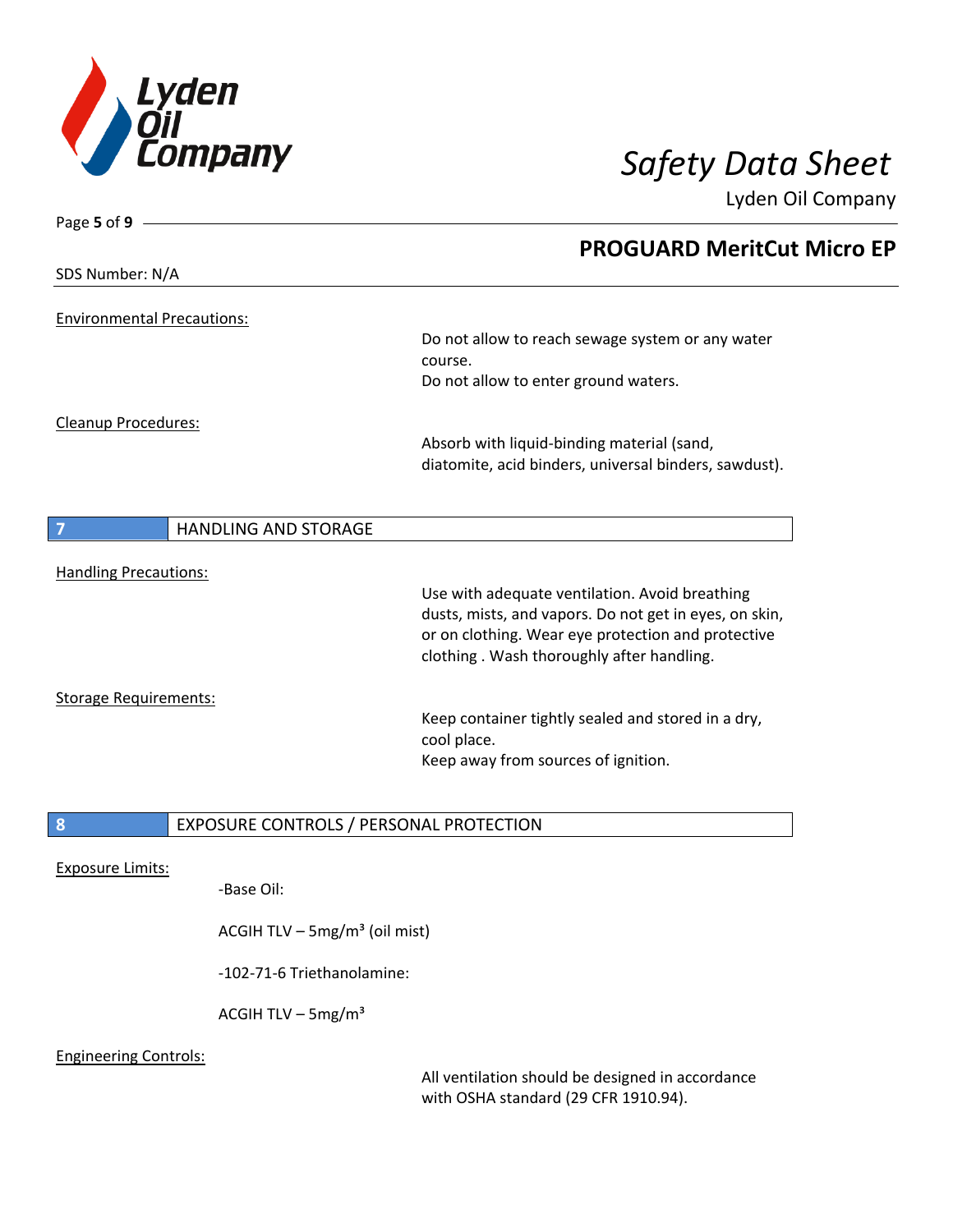

Page **6** of **9**

## **PROGUARD MeritCut Micro EP**

SDS Number: N/A

Personal Protective Equipment:

Keep away from foodstuffs, beverages, and feed. Immediately remove all soiled and contaminated clothing. Wash hands before breaks and at the end of work. Avoid contact with eyes and skin. Use safety glasses and gloves.

### **9 PHYSICAL AND CHEMICAL PROPERTIES**

| Color:                        | Amber                |
|-------------------------------|----------------------|
| <b>Physical State:</b>        | Liquid               |
| Odor:                         | Slight               |
| Odor Threshold:               | Data not available   |
| pH:                           | 9.4 (at 5% in water) |
| <b>Melting Point:</b>         | Data not available   |
| <b>Boiling Point:</b>         | 109° C / 228° F      |
| <b>Boiling Range:</b>         | Data not available   |
| Flash Point:                  | Data not available   |
| <b>Evaporation Rate:</b>      | Data not available   |
| Flammability:                 | Data not available   |
| Flammability Limits:          | Data not available   |
| Vapor Pressure:               | Data not available   |
| Vapor Density:                | Data not available   |
| <b>Relative Density:</b>      | 1.01                 |
| Solubilities:                 | Soluble in water     |
| <b>Partition Coefficient:</b> | Data not available   |
| Auto-Ignition Temperature:    | Data not available   |
| Decomposition Temperature:    | Data not available   |
| Viscosity:                    | Data not available   |

### **10** STABILITY AND REACTIVITY

Stability:

Stable under normal conditions.

Reactivity:

Not reactive under normal conditions.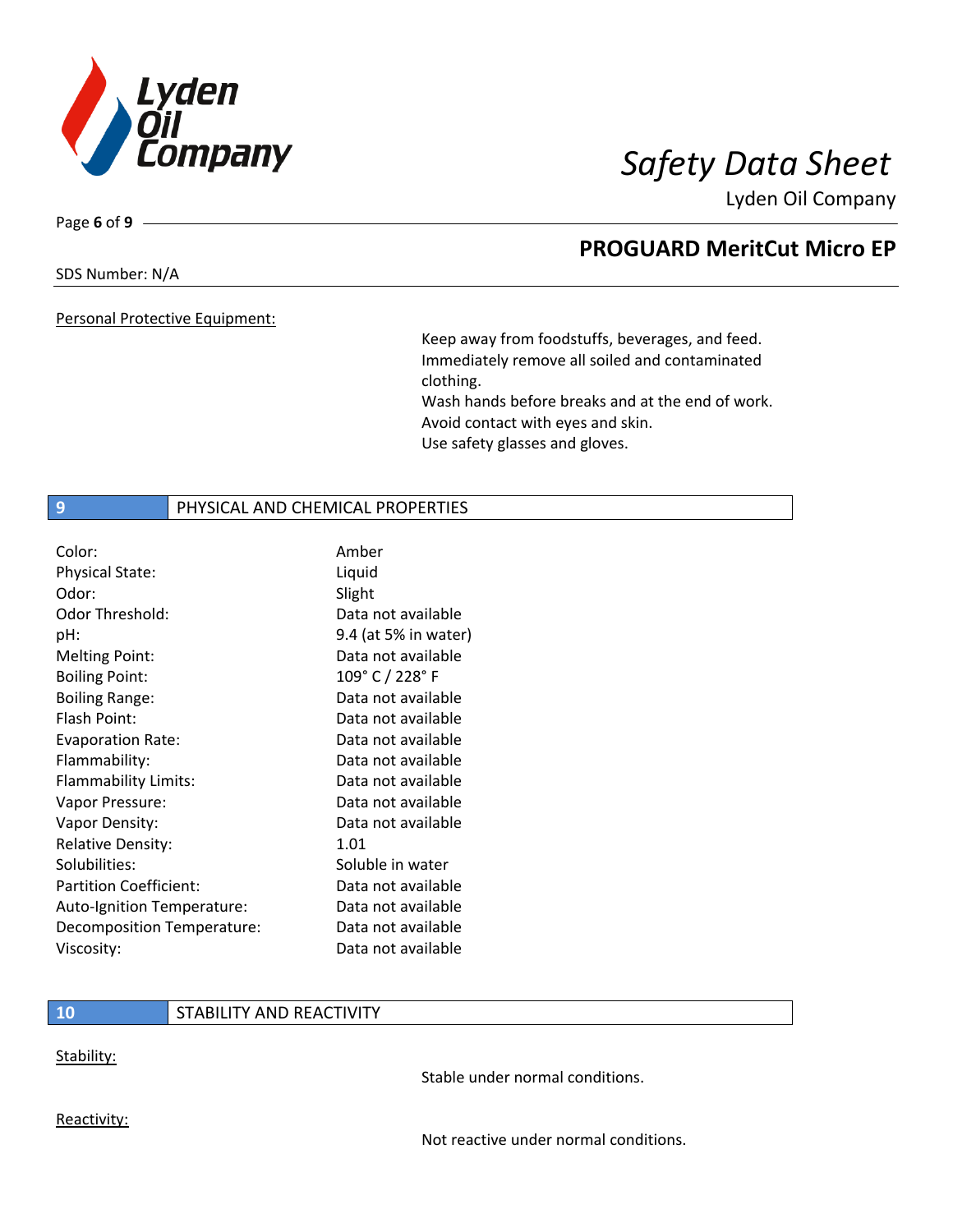

| Page 7 of 9 $-$                        |                                                                  |  |
|----------------------------------------|------------------------------------------------------------------|--|
| SDS Number: N/A                        | <b>PROGUARD MeritCut Micro EP</b>                                |  |
|                                        |                                                                  |  |
| <b>Conditions to Avoid:</b>            |                                                                  |  |
|                                        | Extreme temperature, sparks, open flame, and<br>direct sunlight. |  |
| <b>Hazardous Reactions:</b>            |                                                                  |  |
|                                        | No known hazardous reactions.                                    |  |
| Incompatible Materials:                |                                                                  |  |
|                                        | No further relevant information available.                       |  |
|                                        |                                                                  |  |
| <b>Decomposition Products:</b>         | Oxides of carbon, chlorine, and nitrogen.                        |  |
|                                        |                                                                  |  |
| <b>TOXICOLOGICAL INFORMATION</b><br>11 |                                                                  |  |
|                                        |                                                                  |  |
| Routes of Exposure:                    |                                                                  |  |
|                                        | Skin and eye contact are the primary routes of                   |  |
|                                        | exposure although exposure may occur following                   |  |
|                                        | accidental ingestion.                                            |  |
| <b>Exposure Effects:</b>               |                                                                  |  |
|                                        | Inhalation: Inhalation of vapors or mist can be                  |  |
|                                        | irritating to respiratory passages.                              |  |
|                                        | Skin: Causes severe skin burns and eye damage.                   |  |
|                                        | May cause an allergic skin reaction.                             |  |
|                                        | Eyes: Causes severe skin burns and eye damage.                   |  |
|                                        | Causes serious eye damage.                                       |  |
|                                        | Oral: None known.                                                |  |
| <b>Measures of Toxicity:</b>           |                                                                  |  |
|                                        | No test data available.                                          |  |
| Carcinogenic/Mutagenic Precautions:    |                                                                  |  |
|                                        | Non-carcinogenic and not expected to be                          |  |

mutagentic.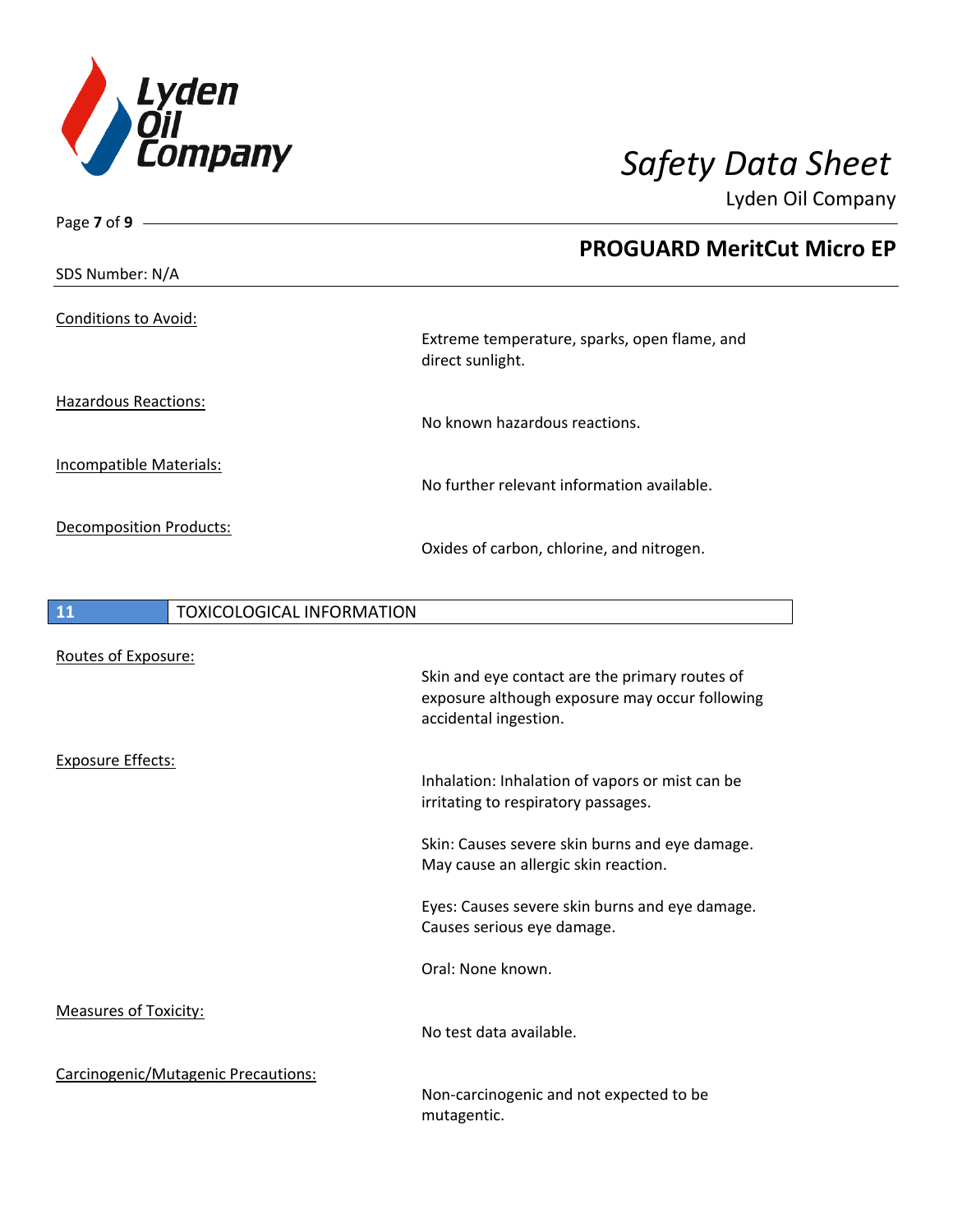

**PROGUARD MeritCut Micro EP**

Lyden Oil Company

SDS Number: N/A

Page **8** of **9**

| 12                                                                                                | <b>ECOLOGICAL INFORMATION</b>                                                               |
|---------------------------------------------------------------------------------------------------|---------------------------------------------------------------------------------------------|
| <b>Ecological Precautions:</b>                                                                    | Avoid exposing to the environment.                                                          |
| <b>Ecological Effects:</b>                                                                        | No specific environmental or aquatic data available.                                        |
| 13                                                                                                | <b>DISPOSAL CONSIDERATIONS</b>                                                              |
| Disposal Methods:                                                                                 | Dispose of waste material in accordance with all<br>local, state, and federal requirements. |
| <b>Disposal Containers:</b>                                                                       | Use properly approved container for disposal.                                               |
| <b>Special Precautions:</b>                                                                       | Do not flush to surface waters or drains.                                                   |
| 14                                                                                                | <b>TRANSPORT INFORMATION</b>                                                                |
| <b>UN Number:</b><br><b>UN Shipping Name:</b><br><b>Transport Hazard Class:</b><br>Packing Group: | Data not available<br>Data not available<br>Data not available<br>Data not available        |
| <b>Environmental Hazards:</b>                                                                     | Data not available                                                                          |
| <b>Bulk Transport Guidance:</b>                                                                   | Data not available                                                                          |
| <b>Special Precautions:</b>                                                                       |                                                                                             |

Not regulated by DOT.